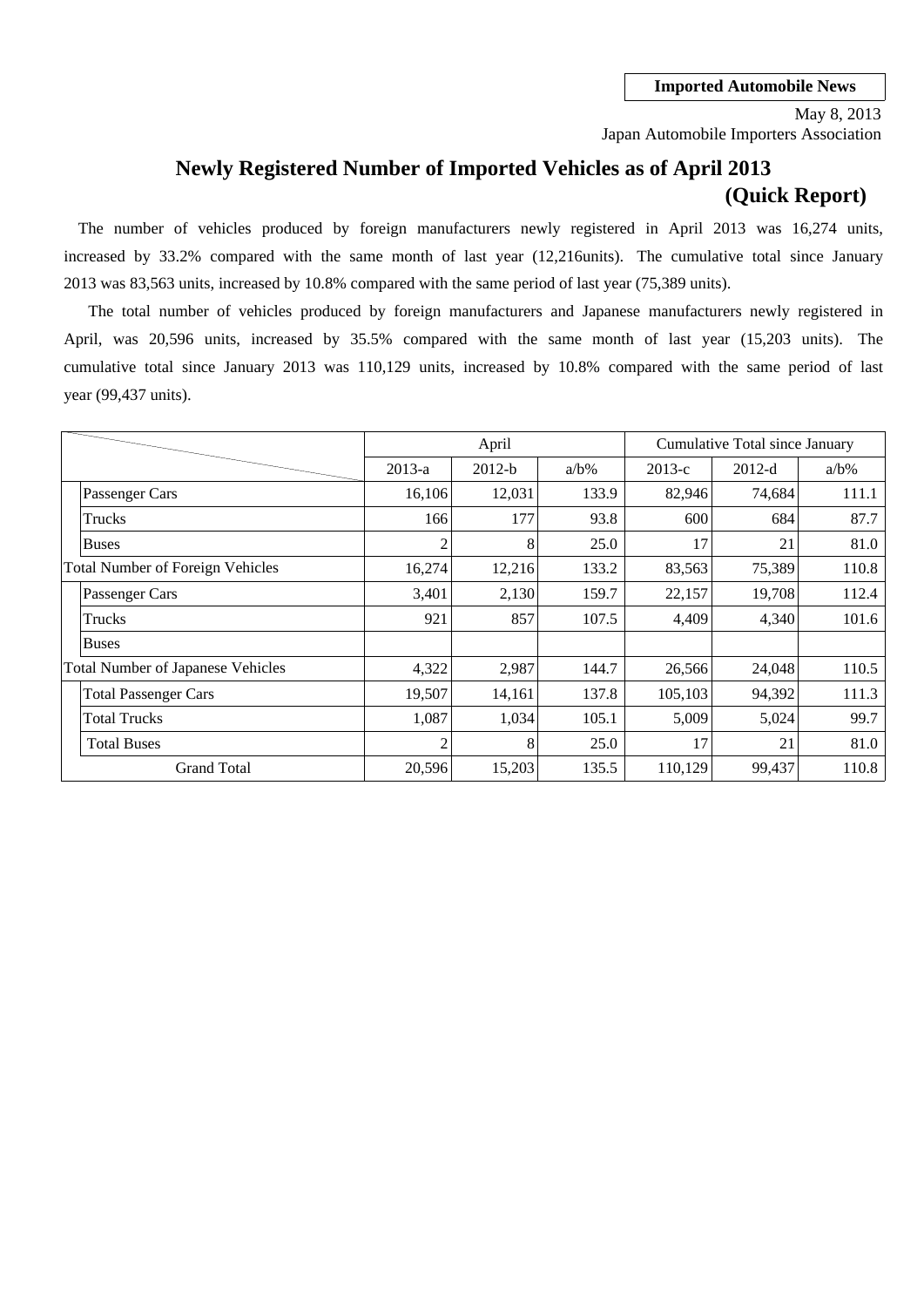### **Newly Registered Imported Vehicles by Brand (Total Passenger Cars, Trucks and Buses)**

| Apr. '13              |                         |                     |                           |                       |                    |                                |                 |                              |
|-----------------------|-------------------------|---------------------|---------------------------|-----------------------|--------------------|--------------------------------|-----------------|------------------------------|
|                       |                         | April               |                           |                       |                    | Cumulative Total since January |                 |                              |
|                       | $2013-a$                | Share%              | $2012-b$                  | $a/b\%$               | $2013-c$           | Share%                         | $2012-d$        | c/d%                         |
| VW                    | 3,624                   | 17.60               | 2,074                     | 174.7                 | 21,772             | 19.77                          | 18,787          | 115.9                        |
| Mercedes-Benz         | 2,794                   | 13.57               | 1,889                     | 147.9                 | 14,585             | 13.24                          | 12,753          | 114.4                        |
| Nissan                | 2,260                   | 10.97               | 1,938                     | 116.6                 | 13,987             | 12.70                          | 17,811          | 78.5                         |
| <b>BMW</b>            | 2,512                   | 12.20               | 2,171                     | 115.7                 | 12,523             | 11.37                          | 11,649          | 107.5                        |
| Audi                  | 1,864                   | 9.05                | 1,377                     | 135.4                 | 9,305              | 8.45                           | 7,793           | 119.4                        |
| Mitsubishi            | 822                     | 3.99                |                           |                       | 6,054              | 5.50                           | $\overline{c}$  | 302700.0                     |
| Toyota                | 1,165                   | 5.66                | 1,012                     | 115.1                 | 5,728              | 5.20                           | 5,705           | 100.4                        |
| <b>BMW MINI</b>       | 1,156                   | 5.61                | 1,016                     | 113.8                 | 5,193              | 4.72                           | 5,362           | 96.8                         |
| Volvo                 | 976                     | 4.74                | 654                       | 149.2                 | 4,269              | 3.88                           | 4,019           | 106.2                        |
| Peugeot               | $\frac{352}{489}$       | $\frac{1.71}{2.37}$ | $\frac{316}{2}$<br>312    | $\frac{111.4}{156.7}$ | 1,914<br>1,679     | 1.74<br>1.52                   | 1,951<br>1,752  | 98.1<br>95.8                 |
| Fiat<br>Ford          | 350                     | 1.70                | 244                       | 143.4                 | 1,475              | 1.34                           | 1,312           | 112.4                        |
| Porsche               | $\overline{455}$        | 2.21                | 327                       | 139.1                 | 1,454              | 1.32                           | 1,320           | 110.2                        |
| Jeep                  | 240                     | 1.17                | 244                       | 98.4                  | 1,441              | 1.31                           | 1,468           | 98.2                         |
| <b>Land Rover</b>     | 225                     | 1.09                | 106                       | 212.3                 | 1,157              | 1.05                           | 522             | 221.6                        |
| Renault               | 184                     | 0.89                | 172                       | 107.0                 | $\overline{1,153}$ | 1.05                           | 957             | 120.5                        |
| Alfa Romeo            | 144                     | 0.70                | 340                       | 42.4                  | 1,023              | 0.93                           | 1,383           | 74.0                         |
| Citroen               | 174                     | 0.84                | 291                       | 59.8                  | 1,011              | 0.92                           | 1,329           | 76.1                         |
| Suzuki                | 73                      | 0.35                | 16                        | 456.3                 | 772                | 0.70                           | 407             | 189.7                        |
| Chrysler              | 115                     | 0.56                | 69                        | 166.7                 | 670                | 0.61                           | 229             | 292.6                        |
| Cadillac              | 113                     | 0.55                | 106                       | 106.6                 | 539                | 0.49                           | 436             | 123.6                        |
| Chevrolet             | 97                      | 0.47                | 96                        | 101.0                 | 449                | 0.41                           | 482             | 93.2                         |
| smart                 | 54                      | 0.26                | 20                        | 270.0                 | 345                | 0.31                           | 259             | 133.2                        |
| Jaguar                | 34                      | 0.17                | 75                        | 45.3                  | 323                | 0.29                           | 363             | 89.0                         |
| Dodge                 | 66                      | 0.32                | 94                        | 70.2                  | 301                | 0.27                           | 432             | 69.7                         |
| Ferrari               | 47                      | 0.23                | 45                        | 104.4                 | 191                | 0.17                           | 148             | 129.1                        |
| Maserati              | 27                      | 0.13                | 26                        | 103.8                 | 121                | 0.11                           | 102             | 118.6                        |
| Lotus                 | 33                      | 0.16                | $\overline{25}$           | 132.0                 | 114                | 0.10                           | 101             | 112.9                        |
| <b>BMW</b> Alpina     | 22                      | 0.11                | 8                         | 275.0                 | 83                 | 0.08                           | 21              | 395.2                        |
| <b>Aston Martin</b>   | $\frac{27}{1}$          | 0.13                | $\overline{\phantom{a}7}$ | 385.7                 | $\frac{74}{ }$     | 0.07                           | $\frac{44}{2}$  | 168.2<br>$\frac{150}{157.1}$ |
| Lamborghini           | 14                      | 0.07                | 12                        | 116.7                 | 66                 | 0.06                           | 42              |                              |
| <b>Bentley</b>        | 20                      | 0.10                | 13                        | 153.8                 | 63                 | 0.06                           | 48              | 131.3                        |
| Lancia<br><b>GMC</b>  | 8                       | 0.04                | 13                        | 61.5                  | 37                 | 0.03                           | 62              | 59.7                         |
|                       | 10<br>10                | 0.05<br>0.05        | 9<br>18                   | 111.1<br>55.6         | 34<br>33           | 0.03<br>0.03                   | 40<br>86        | 85.0<br>38.4                 |
| Hummer<br>Rolls Royce | 7                       | 0.03                | 6                         | 116.7                 | $\overline{33}$    | 0.03                           | 26              | 126.9                        |
| Mclaren               | 11                      | 0.05                |                           |                       | 31                 | 0.03                           |                 |                              |
| Honda                 | $\overline{2}$          | 0.01                | 21                        | 9.5                   | 25                 | 0.02                           | 123             | 20.3                         |
| Hyundai               | $\overline{\mathbf{3}}$ | 0.01                | 9                         | 33.3                  | 20                 | 0.02                           | 30              | 66.7                         |
| Rover                 | 5                       | 0.02                | $\overline{13}$           | 38.5                  | $\overline{15}$    | 0.01                           | $\overline{25}$ | 60.0                         |
| Morgan                | $\overline{3}$          | 0.01                | $\overline{c}$            | 150.0                 | 14                 | 0.01                           | 5               | 280.0                        |
| MG                    |                         |                     |                           |                       | $\mathfrak s$      | 0.00                           | $\overline{5}$  | 100.0                        |
| Pontiac               | 1                       | 0.00                |                           | 100.0                 | $\sqrt{5}$         | 0.00                           | 5               | 100.0                        |
| Scania                |                         |                     |                           |                       | 5                  | 0.00                           |                 |                              |
| <b>Buick</b>          | 1                       | 0.00                |                           |                       | $\mathfrak{Z}$     | 0.00                           |                 |                              |
| Maybach               | $\mathbf{1}$            | 0.00                | 1                         | 100.0                 | $\overline{3}$     | 0.00                           | $\overline{3}$  | 100.0                        |
| Kia                   | 1                       | 0.00                |                           |                       | $\overline{2}$     | 0.00                           |                 |                              |
| Saab                  |                         |                     | $\overline{2}$            |                       | $\overline{c}$     | 0.00                           | $\overline{7}$  | 28.6                         |
| Unimog                |                         |                     |                           |                       | $\overline{2}$     | 0.00                           | $\overline{4}$  | 50.0                         |
| <b>Autobianchi</b>    |                         |                     |                           |                       |                    | 0.00                           | $\bar{1}$       | 100.0                        |
| <b>PROTON</b>         |                         |                     |                           |                       |                    | 0.00                           |                 |                              |
| Bugatti               |                         |                     | 1                         |                       |                    |                                | $\overline{c}$  |                              |
| Detomaso              |                         |                     |                           |                       |                    |                                | $\mathbf{1}$    |                              |
| RUF                   |                         |                     |                           |                       |                    |                                | 1               |                              |
| Ssangyong             |                         |                     | 1                         |                       |                    |                                | $\overline{c}$  |                              |
| Zagato                |                         |                     |                           |                       |                    |                                | $\mathbf{1}$    |                              |
| Others                | 5                       | 0.02                | $8\,$                     | 62.5                  | 24                 | 0.02                           | 19              | 126.3<br>110.8               |
| Total                 | 20,596                  | 100.00              | 15,203                    | 135.5                 | 110,129            | 100.00                         | 99,437          |                              |

※ Listed following the breakdown of the cumulative total since January; 2013 (c)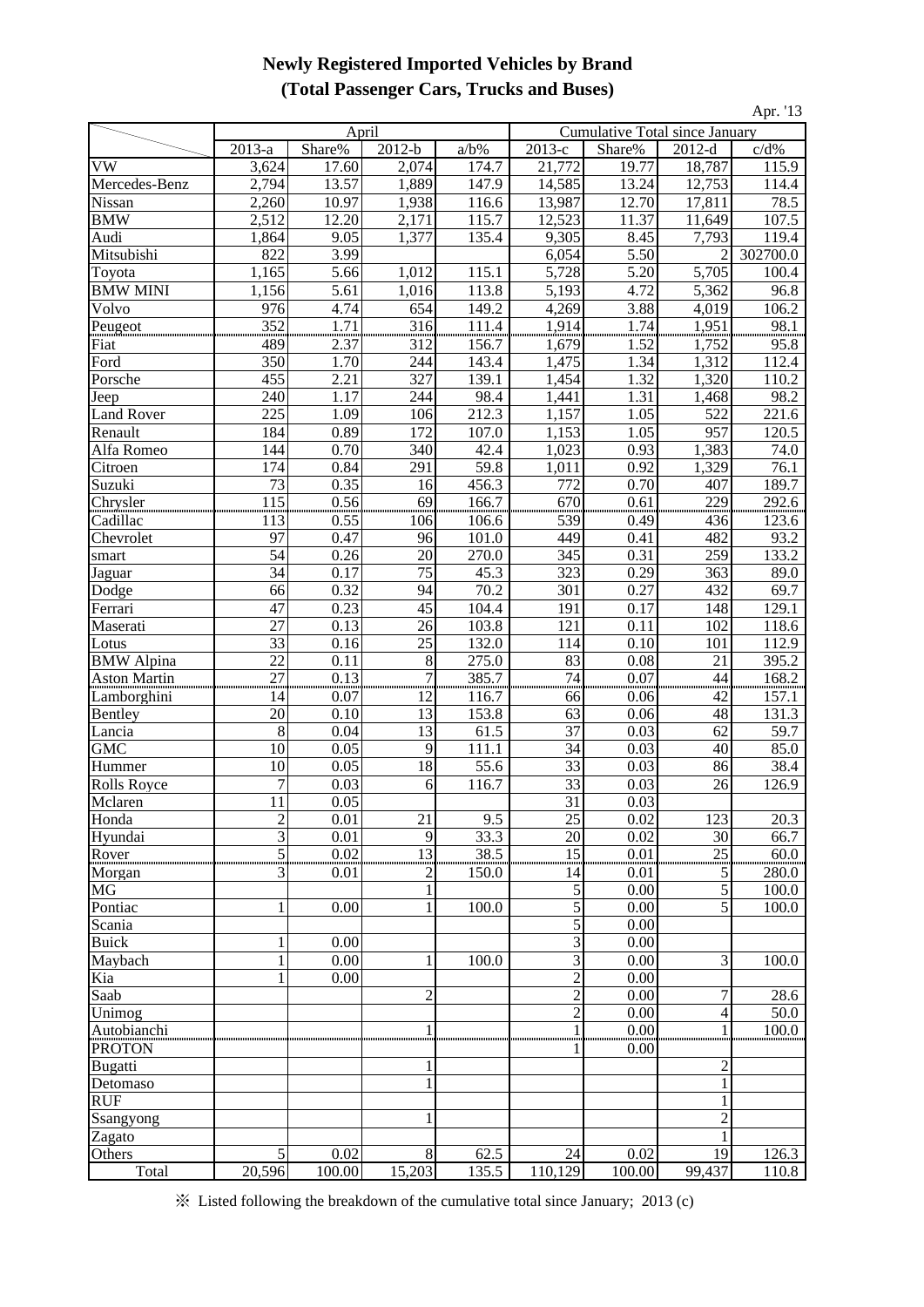### **Newly Registered Foreign Manufacturers Vehicles**

| <b>Foreign Manufacturers (Passenger Cars)</b><br>Apr. '13 |                |                |                |                  |                         |                |                                       |         |  |  |  |
|-----------------------------------------------------------|----------------|----------------|----------------|------------------|-------------------------|----------------|---------------------------------------|---------|--|--|--|
|                                                           |                | April 2013     |                |                  | Same month of last year |                | <b>Cumulative Total since January</b> |         |  |  |  |
|                                                           | Standard       | Small          | Total-a        | Total-b          | $a/b\%$                 | $2013-c$       | $2012-d$                              | $c/d\%$ |  |  |  |
| <b>VW</b>                                                 | 1,853          | 1,770          | 3,623          | 2,073            | 174.8                   | 21,770         | 18,786                                | 115.9   |  |  |  |
| Mercedes-Benz                                             | 2,791          |                | 2,791          | 1,889            | 147.8                   | 14,578         | 12,747                                | 114.4   |  |  |  |
| <b>BMW</b>                                                | 2,511          | 1              | 2,512          | 2,171            | 115.7                   | 12,523         | 11,649                                | 107.5   |  |  |  |
| Audi                                                      | 1,864          |                | 1,864          | 1,377            | 135.4                   | 9,305          | 7,793                                 | 119.4   |  |  |  |
| <b>BMW MINI</b>                                           | 425            | 731            | 1,156          | 1,016            | 113.8                   | 5,193          | 5,362                                 | 96.8    |  |  |  |
| Volvo                                                     | 955            |                | 955            | 631              | 151.3                   | 4,201          | 3,932                                 | 106.8   |  |  |  |
| Peugeot                                                   | 351            | $\mathbf{1}$   | 352            | 316              | 111.4                   | 1,914          | 1,951                                 | 98.1    |  |  |  |
| Fiat                                                      | 31             | 458            | 489            | 312              | 156.7                   | 1,679          | 1,752                                 | 95.8    |  |  |  |
| Porsche                                                   | 447            | 8              | 455            | 327              | 139.1                   | 1,454          | 1,320                                 | 110.2   |  |  |  |
| Jeep                                                      | 240            |                | 240            | 244              | 98.4                    | 1,441          | 1,468                                 | 98.2    |  |  |  |
| Ford                                                      | 319            |                | 319            | 207              | 154.1                   | 1,355          | 1,177                                 | 115.1   |  |  |  |
| Renault                                                   | 173            | 11             | 184            | 172              | 107.0                   | 1,153          | 957                                   | 120.5   |  |  |  |
| <b>Land Rover</b>                                         | 215            |                | 215            | 95               | 226.3                   | 1,136          | 500                                   | 227.2   |  |  |  |
| Alfa Romeo                                                | 143            | $\mathbf{1}$   | 144            | 340              | 42.4                    | 1,023          | 1,383                                 | 74.0    |  |  |  |
| Citroen                                                   | 173            | $\mathbf{1}$   | 174            | 291              | 59.8                    | 1,011          | 1,328                                 | 76.1    |  |  |  |
| Chrysler                                                  | 94             | 19             | 113            | 69               | 163.8                   | 667            | 229                                   | 291.3   |  |  |  |
| Cadillac                                                  | 66             |                | 66             | 58               | 113.8                   | 356            | 247                                   | 144.1   |  |  |  |
| smart                                                     |                | 54             | 54             | 20               | 270.0                   | 345            | 259                                   | 133.2   |  |  |  |
| Chevrolet                                                 | 63             |                | 63             | 67               | 94.0                    | 331            | 368                                   | 89.9    |  |  |  |
| Jaguar                                                    | 34             |                | 34             | 75               | 45.3                    | 323            | 363                                   | 89.0    |  |  |  |
| Dodge                                                     | 61             |                | 61             | 81               | 75.3                    | 267            | 375                                   | 71.2    |  |  |  |
| Ferrari                                                   | 47             |                | 47             | 45               | 104.4                   | 191            | 148                                   | 129.1   |  |  |  |
| Maserati                                                  | 27             |                | 27             | 26               | 103.8                   | 121            | 102                                   | 118.6   |  |  |  |
| Lotus                                                     | 32             | $\mathbf{1}$   | 33             | 25               | 132.0                   | 114            | 101                                   | 112.9   |  |  |  |
| <b>BMW</b> Alpina                                         | 22             |                | 22             | 8                | 275.0                   | 83             | 21                                    | 395.2   |  |  |  |
| <b>Aston Martin</b>                                       | 23             | $\overline{4}$ | 27             | $\boldsymbol{7}$ | 385.7                   | 74             | 44                                    | 168.2   |  |  |  |
| Lamborghini                                               | 14             |                | 14             | 12               | 116.7                   | 66             | 42                                    | 157.1   |  |  |  |
| Bentley                                                   | 20             |                | 20             | 13               | 153.8                   | 63             | 48                                    | 131.3   |  |  |  |
| Lancia                                                    | 5              | 3              | $\,8\,$        | 13               | 61.5                    | 37             | 62                                    | 59.7    |  |  |  |
| Rolls Royce                                               | $\overline{7}$ |                | $\overline{7}$ | 6                | 116.7                   | 33             | 26                                    | 126.9   |  |  |  |
| Mclaren                                                   | 11             |                | 11             |                  |                         | 31             |                                       |         |  |  |  |
| Hummer                                                    | 5              |                | 5              | 11               | 45.5                    | 17             | 40                                    | 42.5    |  |  |  |
| Rover                                                     | $\mathbf{1}$   | $\overline{4}$ | 5              | 13               | 38.5                    | 15             | 24                                    | 62.5    |  |  |  |
| Morgan                                                    |                | 3              | 3              | $\boldsymbol{2}$ | 150.0                   | 14             | 5                                     | 280.0   |  |  |  |
| <b>GMC</b>                                                | 3              |                | 3              | $\mathbf{1}$     | 300.0                   | 12             | 16                                    | 75.0    |  |  |  |
| Hyundai                                                   | $\overline{2}$ |                | $\overline{c}$ | $\overline{c}$   | 100.0                   | $\,8\,$        | 14                                    | 57.1    |  |  |  |
| $\rm MG$                                                  |                |                |                | $\mathbf{1}$     |                         | 5              | $\sqrt{5}$                            | 100.0   |  |  |  |
| Pontiac                                                   | $\,1$          |                | $\mathbf{1}$   | $\mathbf{1}$     | 100.0                   | 5              | 5                                     | 100.0   |  |  |  |
| <b>Buick</b>                                              | $\mathbf{1}$   |                | $\mathbf{1}$   |                  |                         | 3              |                                       |         |  |  |  |
| Maybach                                                   | $\,1$          |                | $\,1$          | $\mathbf{1}$     | 100.0                   | 3              | 3                                     | 100.0   |  |  |  |
| Kia                                                       | 1              |                | 1              |                  |                         | $\sqrt{2}$     |                                       |         |  |  |  |
| Saab                                                      |                |                |                | $\mathbf{2}$     |                         | $\overline{c}$ | $\tau$                                | 28.6    |  |  |  |
| Autobianchi                                               |                |                |                | $\mathbf{1}$     |                         | $\mathbf{1}$   | $\mathbf{1}$                          | 100.0   |  |  |  |
| <b>PROTON</b>                                             |                |                |                |                  |                         | $\mathbf{1}$   |                                       |         |  |  |  |
| Bugatti                                                   |                |                |                | $\mathbf{1}$     |                         |                | $\overline{2}$                        |         |  |  |  |
| Detomaso                                                  |                |                |                | $\mathbf{1}$     |                         |                | $\mathbf{1}$                          |         |  |  |  |
| <b>RUF</b>                                                |                |                |                |                  |                         |                | $\mathbf{1}$                          |         |  |  |  |
| Ssangyong                                                 |                |                |                | $\mathbf{1}$     |                         |                | $\overline{c}$                        |         |  |  |  |
| Zagato                                                    |                |                |                |                  |                         |                | $\mathbf{1}$                          |         |  |  |  |
| Others                                                    | 1              | 3              | 4              | 7                | 57.1                    | 20             | 17                                    | 117.6   |  |  |  |
| Total                                                     | 13,033         | 3,073          | 16,106         | 12,031           | 133.9                   | 82,946         | 74,684                                | 111.1   |  |  |  |

※ Listed following the breakdown of the cumulative total since January; 2013 (c)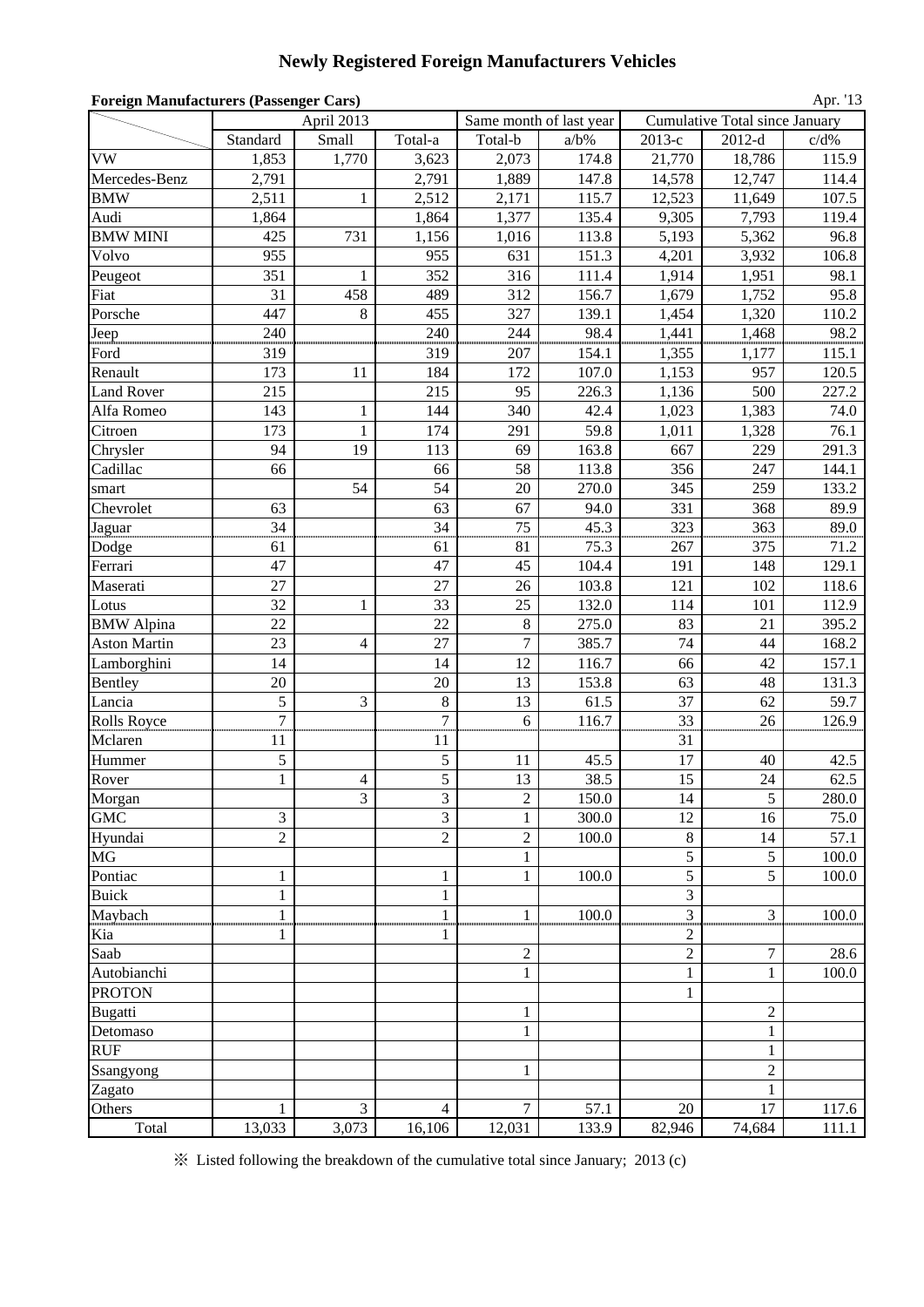#### **Foreign Manufacturers (Trucks)**

|                   |          | April 2013 |                |         | Same month of last year |                | Cumulative Total since January |         |
|-------------------|----------|------------|----------------|---------|-------------------------|----------------|--------------------------------|---------|
|                   | Standard | Small      | Total-a        | Total-b | $a/b\%$                 | $2013-c$       | $2012-d$                       | $c/d\%$ |
| Cadillac          | 47       |            | 47             | 48      | 97.9                    | 183            | 189                            | 96.8    |
| Ford              | 31       |            | 31             | 37      | 83.8                    | 120            | 135                            | 88.9    |
| Chevrolet         | 34       |            | 34             | 29      | 117.2                   | 118            | 114                            | 103.5   |
| Volvo             | 21       |            | 21             | 23      | 91.3                    | 68             | 87                             | 78.2    |
| Dodge             |          |            | 5              | 13      | 38.5                    | 34             | 57                             | 59.6    |
| <b>GMC</b>        |          |            |                | 8       | 87.5                    | 22             | 24                             | 91.7    |
| <b>Land Rover</b> | 10       |            | 10             | 11      | 90.9                    | 21             | 22                             | 95.5    |
| Hummer            |          |            | 5              | 7       | 71.4                    | 16             | 46                             | 34.8    |
| Mercedes-Benz     | ⌒        |            | 3              |         |                         | 5              | 2                              | 250.0   |
| Scania            |          |            |                |         |                         | 5              |                                |         |
| Chrysler          | ◠        |            | $\overline{2}$ |         |                         | 3              |                                |         |
| Unimog            |          |            |                |         |                         | $\overline{c}$ | 4                              | 50.0    |
| <b>VW</b>         |          |            |                |         | 100.0                   | $\overline{2}$ |                                | 200.0   |
| Citroen           |          |            |                |         |                         |                |                                |         |
| Rover             |          |            |                |         |                         |                |                                |         |
| Others            |          |            |                |         |                         |                |                                | 100.0   |
| Total             | 166      |            | 166            | 177     | 93.8                    | 600            | 684                            | 87.7    |

#### **Foreign Manufacturers (Buses)**

|               |          | April    |         | Cumulative Total since January |          |         |  |  |
|---------------|----------|----------|---------|--------------------------------|----------|---------|--|--|
|               | $2013-a$ | $2012-b$ | $a/b\%$ | $2013-c$                       | $2012-d$ | $c/d\%$ |  |  |
| Hyundai       |          |          | 14.3    |                                |          | 75.0    |  |  |
| Mercedes-Benz |          |          |         |                                |          | 50.0    |  |  |
| <b>Others</b> |          |          | 100.0   |                                |          | 300.0   |  |  |
| Total         |          |          | 25.0    |                                |          | 81.0    |  |  |

#### **Newly Registered Japanease manufacturers overseas-made vehicles**

#### **Japanese Manufacturers overseas-made vehicles (Passenger Cars)**

|               |          | April 2013       |       |         | Same month of last year | Cumulative Total since January |                  |           |  |
|---------------|----------|------------------|-------|---------|-------------------------|--------------------------------|------------------|-----------|--|
|               | Standard | Total-a<br>Small |       | Total-b | $a/b\%$                 | $2013-c$                       | $2012-d$         |           |  |
| <b>Nissan</b> |          | 2,258            | 2.260 | 1,938   | 116.6                   | 13,986                         | 17,810           | 78.5      |  |
| Mitsubishi    |          | 820              | 822   |         |                         | 6.053                          |                  | 605,300.0 |  |
| Toyota        | 244      |                  | 244   | 155     | 157.4                   | 1,323                          | 1,368            | 96.7      |  |
| Suzuki        |          | 73               | 73.   | 16      | 456.3                   | 772                            | 407              | 189.7     |  |
| Honda         |          |                  |       | 21      | 9.5                     | 23                             | 122 <sub>1</sub> | 18.9      |  |
| Total         | 250      | 3,151            | 3,401 | 2,130   | 159.7                   | 22,157                         | 19,708           | 112.4     |  |

#### **Japanese Manufacturers overseas-made vehicles (Trucks)**

|               |          | April 2013 |         |         | Same month of last year | Cumulative Total since January |          |         |  |
|---------------|----------|------------|---------|---------|-------------------------|--------------------------------|----------|---------|--|
|               | Standard | Small      | Total-a | Total-b | $a/b\%$                 | $2013-c$                       | $2012-d$ | $c/d\%$ |  |
| Toyota        | 35       | 886        | 921     | 857     | 107.5                   | 4.405                          | 4,337    | 101.6   |  |
| Honda         |          |            |         |         |                         |                                |          | 200.0   |  |
| <b>Nissan</b> |          |            |         |         |                         |                                |          | 100.0   |  |
| Mitsubishi    |          |            |         |         |                         |                                |          | 100.0   |  |
| Total         | 35       | 886        | 921     | 857     | 107.5                   | 4,409                          | 4,340    | 101.6   |  |

### **Grand Total Imported Vehicles**

|                |          | April 2013 |         |         | Same month of last year | Cumulative Total since January |          |         |  |
|----------------|----------|------------|---------|---------|-------------------------|--------------------------------|----------|---------|--|
|                | Standard | Small      | Total-a | Total-b | $a/b\%$                 | $2013-c$                       | $2012-d$ | $c/d\%$ |  |
| Passenger Cars | 13,283   | 6.224      | 19.507  | 14.161  | 137.8                   | 105,103                        | 94,392   | 111.3   |  |
| <b>Trucks</b>  | 201      | 886        | .087    | 1,034   | 105.1                   | 5.009                          | 5.024    | 99.7    |  |
| <b>Buses</b>   |          |            |         |         | 25.0                    |                                |          | 81.0    |  |
| Grand Total    | 13,484   | 7,110      | 20,596  | 15,203  | 135.5                   | 110,129                        | 99,437   | 110.8   |  |

※ Listed following the breakdown of the cumulative total since January; 2013 (c)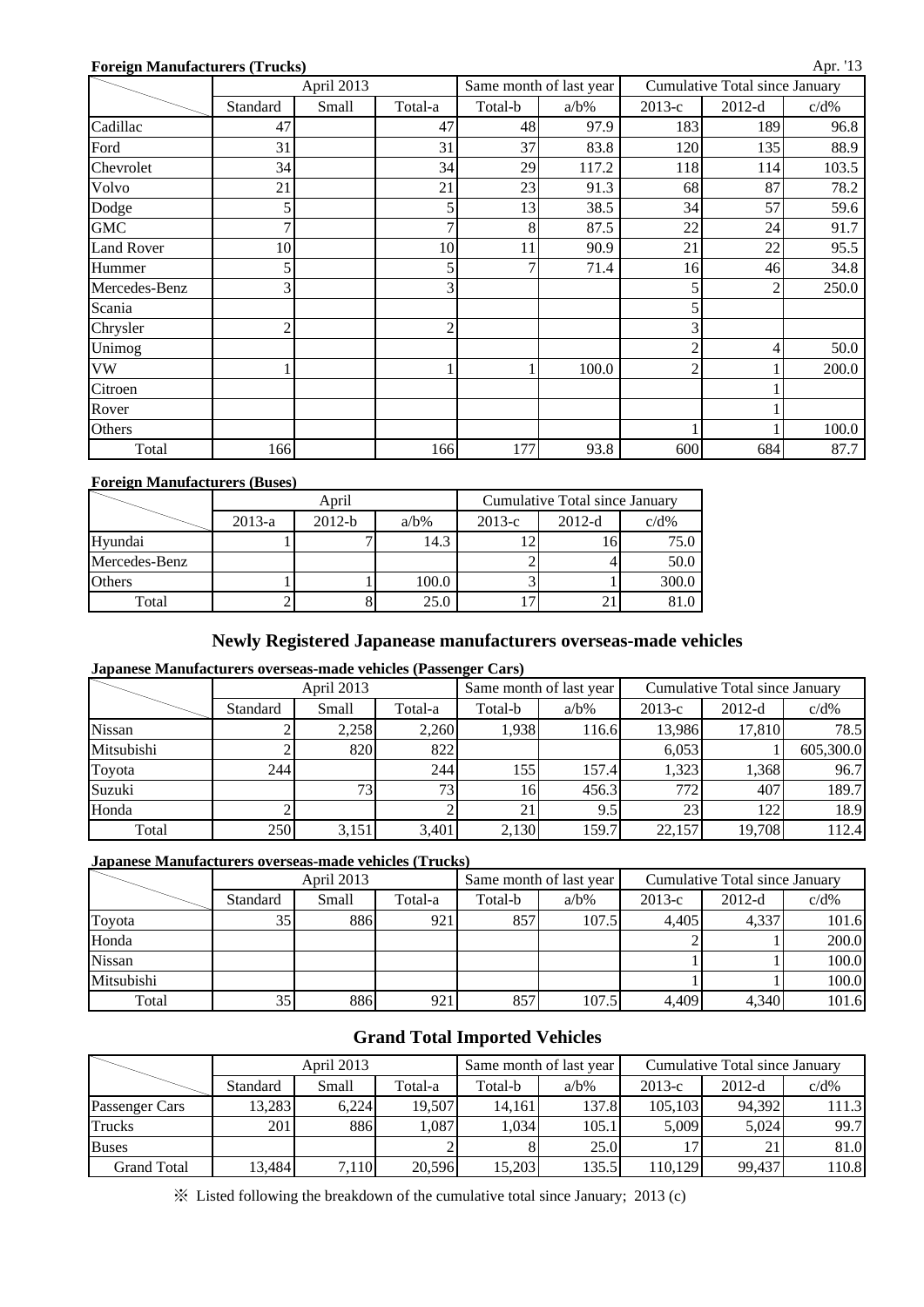|                    |        |          |         |                |                                       |         |        |               |       |          |                                          | Apr. '13 |  |
|--------------------|--------|----------|---------|----------------|---------------------------------------|---------|--------|---------------|-------|----------|------------------------------------------|----------|--|
|                    |        |          |         | Passenger Cars |                                       |         |        |               |       |          | <b>Total Passenger Cars/Trucks/Buses</b> |          |  |
|                    |        | April    |         |                | <b>Cumulative Total since January</b> |         |        | April         |       |          | Cumulative Total since January           |          |  |
|                    | 2013-a | $2012-b$ | $a/b\%$ | 2013-е         | $2012-d$                              | $c/d\%$ | 2013-е | $2012-f$      | e/f%  | $2013-g$ | 2012-h                                   | $g/h\%$  |  |
| Hokkaido           | 621    | 577      | 107.6   | 3,100          | 2,808                                 | 110.4   | 676    | 634           | 106.6 | 3,347    | 3,037                                    | 110.2    |  |
| Aomori             | 82     | 67       | 122.4   | 459            | 437                                   | 105.0   | 102    | 82            | 124.4 | 530      | 504                                      | 105.2    |  |
| Iwate              | 143    | 87       | 164.4   | 555            | 473                                   | 117.3   | 161    | 100           | 161.0 | 623      | 550                                      | 113.3    |  |
| Miyagi             | 351    | 234      | 150.0   | 1,753          | 1,528                                 | 114.7   | 375    | 267           | 140.4 | 1,873    | 1,683                                    | 111.3    |  |
| Akita              | 132    | 74       | 178.4   | 513            | 472                                   | 108.7   | 145    | 87            | 166.7 | 558      | 506                                      | 110.3    |  |
| Yamagata           | 145    | 122      | 118.9   | 726            | 696                                   | 104.3   | 160    | 133           | 120.3 | 798      | 761                                      | 104.9    |  |
| Fukushima          | 258    | 149      | 173.2   | 1,272          | 985                                   | 129.1   | 279    | 168           | 166.1 | 1,383    | 1,064                                    | 130.0    |  |
| Ibaraki            | 401    | 282      | 142.2   | 2,337          | 2,038                                 | 114.7   | 428    | 305           | 140.3 | 2,451    | 2,143                                    | 114.4    |  |
| Tochigi            | 313    | 229      | 136.7   | 1,759          | 1,552                                 | 113.3   | 329    | 243           | 135.4 | 1,831    | 1,626                                    | 112.6    |  |
| Gunma              | 381    | 210      | 181.4   | 1,952          | 1,759                                 | 111.0   | 398    | 228           | 174.6 | 2,054    | 1,866                                    | 110.1    |  |
| Saitama            | 903    | 708      | 127.5   | 5,297          | 5,177                                 | 102.3   | 948    | 755           | 125.6 | 5,544    | 5,470                                    | 101.4    |  |
| Chiba              | 801    | 599      | 133.7   | 4,414          | 4,367                                 | 101.1   | 845    | 643           | 131.4 | 4,605    | 4,572                                    | 100.7    |  |
| Tokyo              | 2,864  | 2,441    | 117.3   | 15,176         | 13,927                                | 109.0   | 2,982  | 2,557         | 116.6 | 15,709   | 14,448                                   | 108.7    |  |
| Kanagawa           | 1,699  | 1,357    | 125.2   | 9,462          | 8,991                                 | 105.2   | 1,738  | 1,424         | 122.1 | 9,723    | 9,251                                    | 105.1    |  |
| Yamanashi          | 135    | 111      | 121.6   | 730            | 725                                   | 100.7   | 144    | 117           | 123.1 | 766      | 751                                      | 102.0    |  |
| Niigata            | 330    | 216      | 152.8   | 1,585          | 1,315                                 | 120.5   | 360    | 233           | 154.5 | 1,716    | 1,409                                    | 121.8    |  |
| Toyama             | 160    | 107      | 149.5   | 850            | 739                                   | 115.0   | 169    | 120           | 140.8 | 906      | 808                                      | 112.1    |  |
| Ishikawa           | 159    | 85       | 187.1   | 869            | 740                                   | 117.4   | 173    | 93            | 186.0 | 934      | 813                                      | 114.9    |  |
| Nagano             | 295    | 207      | 142.5   | 1,614          | 1,469                                 | 109.9   | 321    | 220           | 145.9 | 1,711    | 1,561                                    | 109.6    |  |
| Fukui              | 111    | 91       | 122.0   | 814            | 661                                   | 123.1   | 121    | 98            | 123.5 | 865      | 704                                      | 122.9    |  |
| Gifu               | 329    | 249      | 132.1   | 1,842          | 1,769                                 | 104.1   | 355    | 274           | 129.6 | 1,947    | 1,888                                    | 103.1    |  |
| Shizuoka           | 668    | 492      | 135.8   | 3,848          | 3,441                                 | 111.8   | 716    | 551           | 129.9 | 4,047    | 3,652                                    | 110.8    |  |
| Aichi              | 1,746  | 1,119    | 156.0   | 8,985          | 8,011                                 | 112.2   | 1,890  | 1,224         | 154.4 | 9,640    | 8,624                                    | 111.8    |  |
| Mie                | 339    | 245      | 138.4   | 1,889          | 1,631                                 | 115.8   | 354    | 262           | 135.1 | 1,963    | 1,701                                    | 115.4    |  |
| Shiga              | 183    | 113      | 161.9   | 1,018          | 888                                   | 114.6   | 196    | 134           | 146.3 | 1,076    | 944                                      | 114.0    |  |
| Kyoto              | 403    | 268      | 150.4   | 2,070          | 1,835                                 | 112.8   | 418    | 281           | 148.8 | 2,148    | 1,929                                    | 111.4    |  |
| Osaka              | 1,213  | 973      | 124.7   | 6,562          | 6,038                                 | 108.7   | 1,269  | 1,033         | 122.8 | 6,814    | 6,306                                    | 108.1    |  |
| Nara               | 217    | 158      | 137.3   | 1,076          | 963                                   | 111.7   | 224    | 167           | 134.1 | 1,102    | 1,003                                    | 109.9    |  |
| Wakayama           | 133    | 80       | 166.3   | 634            | 580                                   | 109.3   | 138    | 84            | 164.3 | 656      | 606                                      | 108.3    |  |
| Hyogo              | 906    | 668      | 135.6   | 5,105          | 4,345                                 | 117.5   | 942    | 691           | 136.3 | 5,242    | 4,477                                    | 117.1    |  |
| Tottori            | 61     | 33       | 184.8   | 356            | 286                                   | 124.5   | 62     | 34            | 182.4 | 367      | 302                                      | 121.5    |  |
| Shimane            | 57     | 44       | 129.5   | 379            | 301                                   | 125.9   | 58     | 46            | 126.1 | 401      | 321                                      | 124.9    |  |
| Okayama            | 264    | 157      | 168.2   | 1,618          | 1,301                                 | 124.4   | 271    | 167           | 162.3 | 1,662    | 1,345                                    | 123.6    |  |
| Hiroshima          | 414    | 233      | 177.7   | 2,100          | 1,720                                 | 122.1   | 441    | 248           | 177.8 | 2,190    | 1,791                                    | 122.3    |  |
| Yamaguchi          | 206    | 136      | 151.5   | 1,128          | 927                                   | 121.7   | 214    | 145           | 147.6 | 1,184    | 970                                      | 122.1    |  |
| Tokushima          | 105    | 63       | 166.7   | 539            | 433                                   | 124.5   | 110    | 68            | 161.8 | 575      | 464                                      | 123.9    |  |
| Kagawa             | 133    | 96       | 138.5   | 777            | 704                                   | 110.4   | 138    | 102           | 135.3 | 807      | 750                                      | 107.6    |  |
| Ehime              | 155    | 112      | 138.4   | 786            | 755                                   | 104.1   | 167    | 119           | 140.3 | 820      | 790                                      | 103.8    |  |
| Kochi              | 67     | 39       | 171.8   | 387            | 376                                   | 102.9   | 71     | 45            | 157.8 | 407      | 408                                      | 99.8     |  |
| Fukuoka            | 690    | 451      | 153.0   | 3,948          | 3,439                                 | 114.8   | 727    | 479           | 151.8 | 4,103    | 3,602                                    | 113.9    |  |
| Saga               | 74     | 32       | 231.3   | 408            | 355                                   | 114.9   | 77     | 34            | 226.5 | 435      | 380                                      | 114.5    |  |
| Nagasaki           | 143    | 80       | 178.8   | 671            | 496                                   | 135.3   | 145    | 89            | 162.9 | 694      | 528                                      | 131.4    |  |
| Kumamoto           | 186    | 99       | 187.9   | 1,049          | 747                                   | 140.4   | 199    | 118           | 168.6 | 1,102    | 803                                      | 137.2    |  |
| Oita               | 161    | 82       | 196.3   | 792            | 646                                   | 122.6   | 170    | 92            | 184.8 | 818      | 681                                      | 120.1    |  |
| Miyazaki           | 106    | 52       | 203.8   | 552            | 435                                   | 126.9   | 109    | 60            | 181.7 | 578      | 464                                      | 124.6    |  |
| Kagoshima          | 167    | 106      | 157.5   | 831            | 680                                   | 122.2   | 172    | 114           | 150.9 | 872      | 723                                      | 120.6    |  |
| Okinawa            | 97     | 28       | 346.4   | 516            | 431                                   | 119.7   | 109    | 35            | 311.4 | 552      | 458                                      | 120.5    |  |
| Grand Total 19,507 |        | 14,161   | 137.8   | 105,103        | 94,392                                | 111.3   |        | 20,596 15,203 | 135.5 | 110,129  | 99,437                                   | 110.8    |  |

**Newly Registered Vehicles by Prefecture (Total)**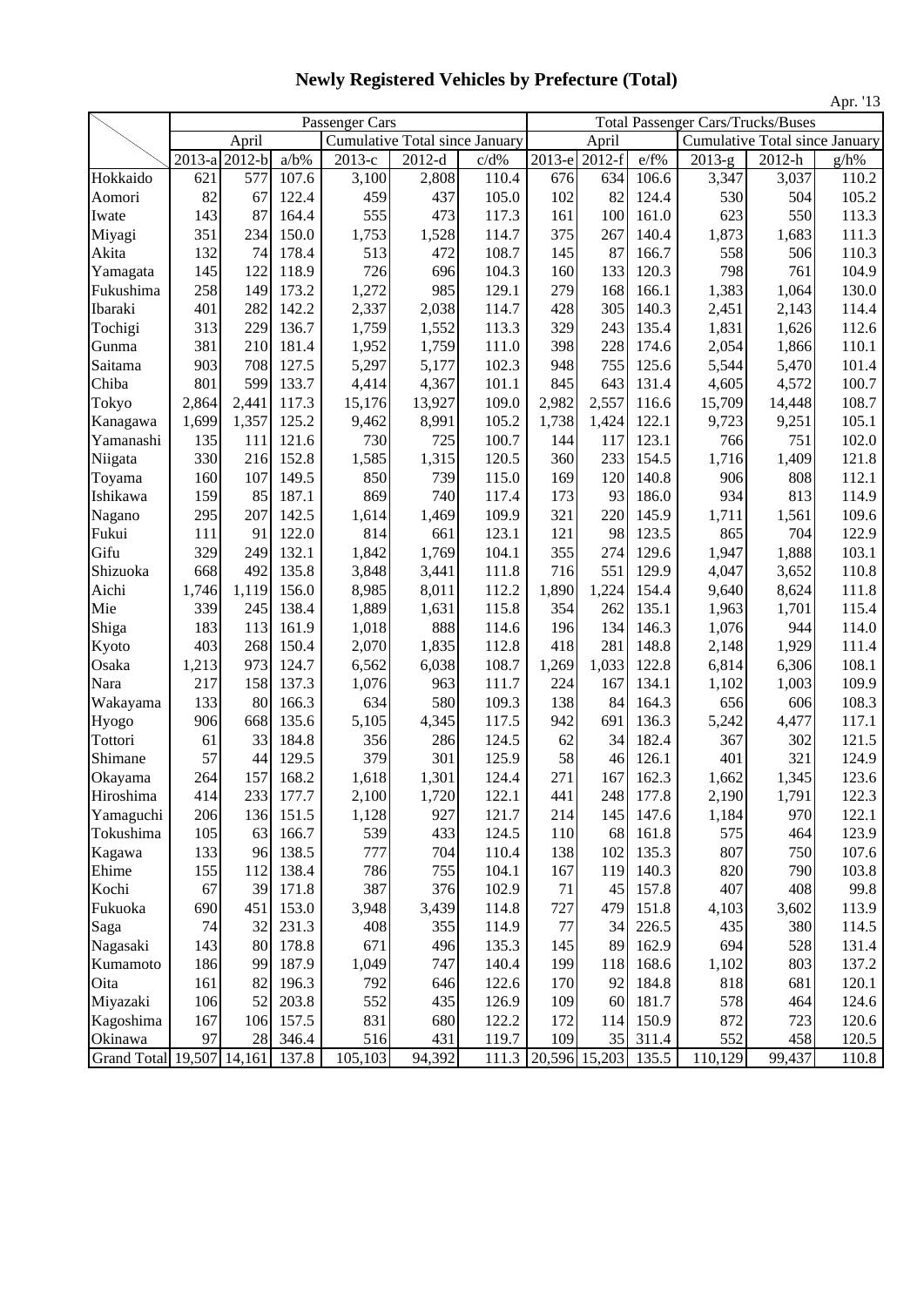|                           |               |       |         |                                |          |       |                                 |               |           |                                          |                                       | Apr. '13 |
|---------------------------|---------------|-------|---------|--------------------------------|----------|-------|---------------------------------|---------------|-----------|------------------------------------------|---------------------------------------|----------|
|                           |               |       |         | Passenger Cars                 |          |       |                                 |               |           | <b>Total Passenger Cars/Trucks/Buses</b> |                                       |          |
|                           |               | April |         | Cumulative Total since January |          |       |                                 | April         |           |                                          | <b>Cumulative Total since January</b> |          |
|                           | 2013-a 2012-b |       | $a/b\%$ | 2013-е                         | $2012-d$ | c/d%  |                                 | 2013-e 2012-f | e/f%      | $2013-g$                                 | 2012-h                                | g/h%     |
| Hokkaido                  | 491           | 343   | 143.1   | 2,167                          | 1,846    | 117.4 | 496                             | 356           | 139.3     | 2,189                                    | 1,879                                 | 116.5    |
| Aomori                    | 59            | 48    | 122.9   | 295                            | 250      | 118.0 | 59                              | 48            | 122.9     | 295                                      | 253                                   | 116.6    |
| Iwate                     | 66            | 55    | 120.0   | 307                            | 277      | 110.8 | 69                              | 57            | 121.1     | 310                                      | 283                                   | 109.5    |
| Miyagi                    | 226           | 188   | 120.2   | 1,166                          | 1,124    | 103.7 | 229                             | 196           | 116.8     | 1,174                                    | 1,151                                 | 102.0    |
| Akita                     | 72            | 54    | 133.3   | 254                            | 227      | 111.9 | 73                              | 58            | 125.9     | 257                                      | 232                                   | 110.8    |
| Yamagata                  | 99            | 87    | 113.8   | 428                            | 395      | 108.4 | 105                             | 91            | 115.4     | 444                                      | 405                                   | 109.6    |
| Fukushima                 | 177           | 111   | 159.5   | 832                            | 671      | 124.0 | 179                             | 115           | 155.7     | 843                                      | 679                                   | 124.2    |
| Ibaraki                   | 301           | 232   | 129.7   | 1,634                          | 1,498    | 109.1 | 309                             | 239           | 129.3     | 1,664                                    | 1,519                                 | 109.5    |
| Tochigi                   | 232           | 178   | 130.3   | 1,241                          | 1,123    | 110.5 | 236                             | 180           | 131.1     | 1,255                                    | 1,138                                 | 110.3    |
| Gunma                     | 305           | 173   | 176.3   | 1,441                          | 1,276    | 112.9 | 310                             | 179           | 173.2     | 1,461                                    | 1,291                                 | 113.2    |
| Saitama                   | 749           | 556   | 134.7   | 4,133                          | 3,677    | 112.4 | 760                             | 569           | 133.6     | 4,186                                    | 3,753                                 | 111.5    |
| Chiba                     | 695           | 509   | 136.5   | 3,638                          | 3,486    | 104.4 | 707                             | 524           | 134.9     | 3,670                                    | 3,523                                 | 104.2    |
| Tokyo                     | 2,682         | 2,313 | 116.0   | 13,894                         | 12,914   | 107.6 | 2,693                           | 2,329         | 115.6     | 13,933                                   | 12,960                                | 107.5    |
| Kanagawa                  | 1,500         | 1,230 | 122.0   | 8,083                          | 7,632    | 105.9 | 1,503                           | 1,246         | 120.6     | 8,109                                    | 7,686                                 | 105.5    |
| Yamanashi                 | 113           | 98    | 115.3   | 586                            | 575      | 101.9 | 113                             | 98            | 115.3     | 589                                      | 576                                   | 102.3    |
| Niigata                   | 227           | 165   | 137.6   | 1,026                          | 879      | 116.7 | 228                             | 166           | 137.3     | 1,029                                    | 888                                   | 115.9    |
| Toyama                    | 127           | 81    | 156.8   | 606                            | 519      | 116.8 | 127                             | 82            | 154.9     | 606                                      | 534                                   | 113.5    |
| Ishikawa                  | 134           | 74    | 181.1   | 631                            | 544      | 116.0 | 135                             | 76            | 177.6     | 632                                      | 550                                   | 114.9    |
| Nagano                    | 247           | 171   | 144.4   | 1,213                          | 1,047    | 115.9 | 247                             | 171           | 144.4     | 1,220                                    | 1,059                                 | 115.2    |
| Fukui                     | 94            | 81    | 116.0   | 581                            | 484      | 120.0 | 95                              | 81            | 117.3     | 583                                      | 487                                   | 119.7    |
| Gifu                      | 282           | 227   | 124.2   | 1,478                          | 1,349    | 109.6 | 286                             | 231           | 123.8     | 1,494                                    | 1,367                                 | 109.3    |
| Shizuoka                  | 564           | 408   | 138.2   | 2,959                          | 2,493    | 118.7 | 570                             | 414           | 137.7     | 2,983                                    | 2,520                                 | 118.4    |
| Aichi                     | 1,499         | 1,008 | 148.7   | 7,418                          | 6,789    | 109.3 | 1,536                           | 1,031         | 149.0     | 7,533                                    | 6,874                                 | 109.6    |
| Mie                       | 254           | 176   | 144.3   | 1,330                          | 1,109    | 119.9 | 257                             | 177           | 145.2     | 1,338                                    | 1,117                                 | 119.8    |
| Shiga                     | 148           | 102   | 145.1   | 784                            | 714      | 109.8 | 152                             | 105           | 144.8     | 794                                      | 727                                   | 109.2    |
| Kyoto                     | 336           | 246   | 136.6   | 1,675                          | 1,498    | 111.8 | 338                             | 247           | 136.8     | 1,679                                    | 1,510                                 | 111.2    |
| Osaka                     | 1,081         | 830   | 130.2   | 5,716                          | 5,313    | 107.6 | 1,085                           | 836           | 129.8     | 5,744                                    | 5,335                                 | 107.7    |
| Nara                      | 187           | 145   | 129.0   | 914                            | 832      | 109.9 | 189                             | 146           | 129.5     | 920                                      | 839                                   | 109.7    |
| Wakayama                  | 111           | 68    | 163.2   | 501                            | 444      | 112.8 | 112                             | 68            | 164.7     | 503                                      | 448                                   | 112.3    |
| Hyogo                     | 765           | 589   | 129.9   | 4,277                          | 3,687    | 116.0 | 771                             | 592           | 130.2     | 4,301                                    | 3,710                                 | 115.9    |
| Tottori                   | 34            | 24    | 141.7   | 203                            | 189      | 107.4 | 34                              | 24            | 141.7     | 203                                      | 191                                   | 106.3    |
| Shimane                   | 32            | 26    | 123.1   | 204                            | 154      | 132.5 | 32                              | 26            | 123.1     | 204                                      | 154                                   | 132.5    |
| Okayama                   | 205           | 141   | 145.4   | 1,144                          | 967      | 118.3 | 206                             | 144           | 143.1     | 1,151                                    | 972                                   | 118.4    |
| Hiroshima                 | 339           | 206   | 164.6   | 1,631                          | 1,390    | 117.3 | 345                             |               | 206 167.5 | 1,646                                    | 1,397                                 | 117.8    |
| Yamaguchi                 | 155           | 110   | 140.9   | 770                            | 643      | 119.8 | 158                             | 111           | 142.3     | 780                                      | 650                                   | 120.0    |
| Tokushima                 | 87            | 55    | 158.2   | 397                            | 352      | 112.8 | 88                              | 56            | 157.1     | 410                                      | 365                                   | 112.3    |
| Kagawa                    | 100           | 83    | 120.5   | 615                            | 564      | 109.0 | 100                             | 83            | 120.5     | 618                                      | 569                                   | 108.6    |
| Ehime                     | 129           | 93    | 138.7   | 616                            | 558      | 110.4 | 129                             | 93            | 138.7     | 616                                      | 559                                   | 110.2    |
| Kochi                     | 52            | 28    | 185.7   | 233                            | 209      | 111.5 | 52                              | 29            | 179.3     | 233                                      | 210                                   | 111.0    |
| Fukuoka                   | 539           | 368   | 146.5   | 2,901                          | 2,549    | 113.8 | 543                             | 376           | 144.4     | 2,911                                    | 2,568                                 | 113.4    |
| Saga                      | 48            | 26    | 184.6   | 239                            | 210      | 113.8 | 48                              | 27            | 177.8     | 244                                      | 217                                   | 112.4    |
| Nagasaki                  | 98            | 63    | 155.6   | 433                            | 363      | 119.3 | 99                              | 63            | 157.1     | 435                                      | 367                                   | 118.5    |
| Kumamoto                  | 144           | 80    | 180.0   | 729                            | 535      | 136.3 | 146                             | 85            | 171.8     | 739                                      | 543                                   | 136.1    |
| Oita                      | 97            | 51    | 190.2   | 519                            | 426      | 121.8 | 99                              | 52            | 190.4     | 522                                      | 429                                   | 121.7    |
| Miyazaki                  | 67            | 44    | 152.3   | 378                            | 281      | 134.5 | 67                              | 44            | 152.3     | 380                                      | 281                                   | 135.2    |
| Kagoshima                 | 116           | 70    | 165.7   | 555                            | 495      | 112.1 | 116                             | 70            | 165.7     | 559                                      | 495                                   | 112.9    |
| Okinawa                   | 41            | 17    | 241.2   | 171                            | 127      | 134.6 | 43                              | 19            | 226.3     | 174                                      | 129                                   | 134.9    |
| Grand Total 16,106 12,031 |               |       | 133.9   | 82,946                         | 74,684   |       | 111.1   16,274   12,216   133.2 |               |           | 83,563                                   | 75,389                                | 110.8    |

**Newly Registered Vehicles by Prefecture(Foreign Manufacturers)**